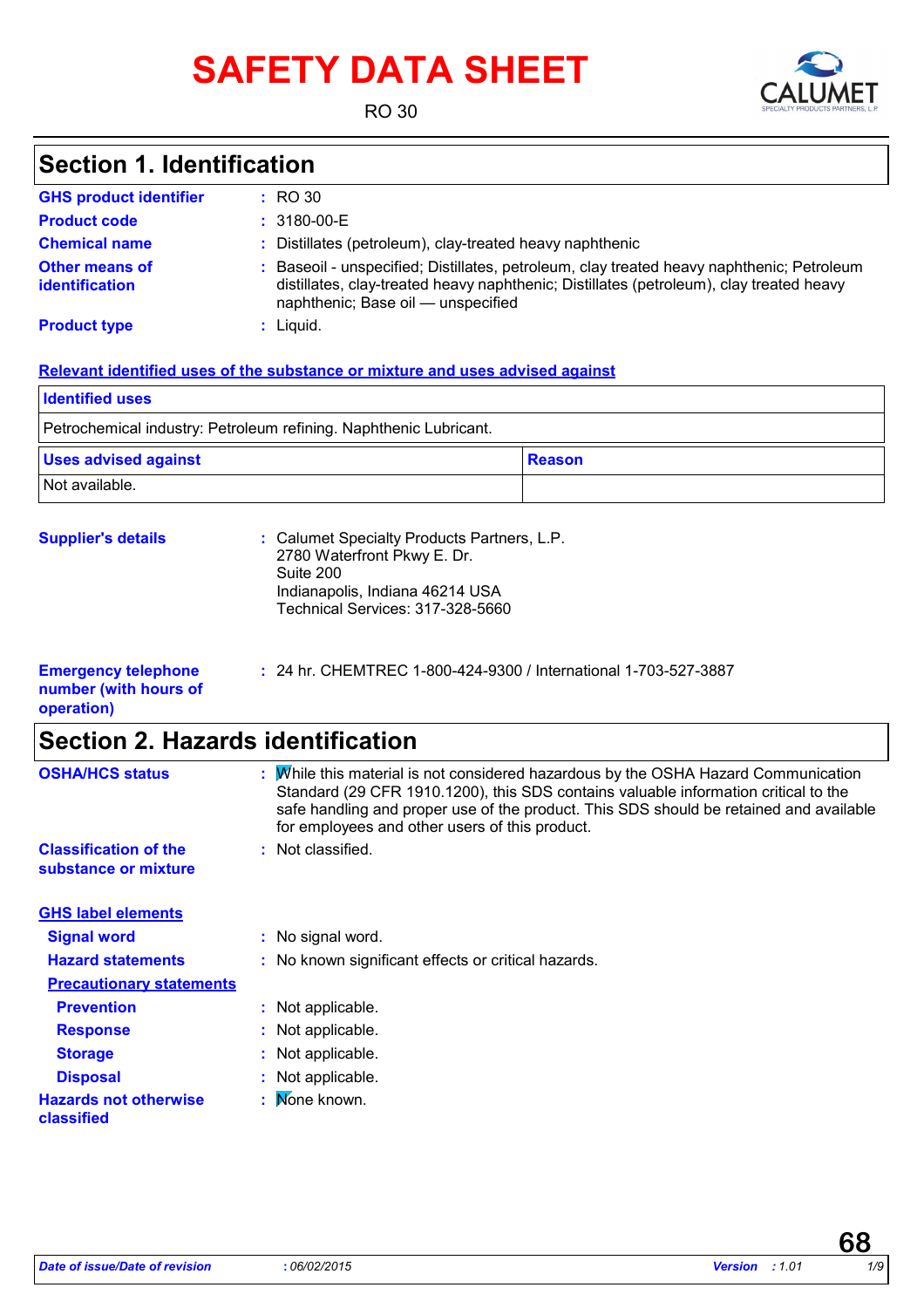### **Section 3. Composition/information on ingredients**

| <b>Substance/mixture</b>                       | : Substance                                                                                                                                                                                                              |
|------------------------------------------------|--------------------------------------------------------------------------------------------------------------------------------------------------------------------------------------------------------------------------|
| <b>Chemical name</b>                           | : Distillates (petroleum), clay-treated heavy naphthenic                                                                                                                                                                 |
| <b>Other means of</b><br><b>identification</b> | Baseoil - unspecified; Distillates, petroleum, clay treated heavy naphthenic; Petroleum<br>distillates, clay-treated heavy naphthenic; Distillates (petroleum), clay treated heavy<br>naphthenic; Base oil — unspecified |

#### **CAS number/other identifiers**

| <b>CAS number</b>                                      | 64742-44-5 |               |                   |
|--------------------------------------------------------|------------|---------------|-------------------|
| <b>Ingredient name</b>                                 |            | $\frac{9}{6}$ | <b>CAS number</b> |
| Distillates (petroleum), clay-treated heavy naphthenic |            | 100           | 64742-44-5        |

Any concentration shown as a range is to protect confidentiality or is due to batch variation.

**There are no additional ingredients present which, within the current knowledge of the supplier and in the concentrations applicable, are classified as hazardous to health or the environment and hence require reporting in this section.**

**Occupational exposure limits, if available, are listed in Section 8.**

### **Section 4. First aid measures**

#### **Description of necessary first aid measures**

| <b>Eye contact</b>  | : Immediately flush eyes with plenty of water, occasionally lifting the upper and lower<br>eyelids. Check for and remove any contact lenses. Get medical attention if irritation<br>occurs.                                                                                                                                                            |
|---------------------|--------------------------------------------------------------------------------------------------------------------------------------------------------------------------------------------------------------------------------------------------------------------------------------------------------------------------------------------------------|
| <b>Inhalation</b>   | : Remove victim to fresh air and keep at rest in a position comfortable for breathing. Get<br>medical attention if symptoms occur.                                                                                                                                                                                                                     |
| <b>Skin contact</b> | : Flush contaminated skin with plenty of water. Remove contaminated clothing and<br>shoes. Get medical attention if symptoms occur.                                                                                                                                                                                                                    |
| <b>Ingestion</b>    | : Wash out mouth with water. Remove victim to fresh air and keep at rest in a position<br>comfortable for breathing. If material has been swallowed and the exposed person is<br>conscious, give small quantities of water to drink. Do not induce vomiting unless<br>directed to do so by medical personnel. Get medical attention if symptoms occur. |

#### **Most important symptoms/effects, acute and delayed**

| <b>Potential acute health effects</b>                                                |                                                                                                                                |  |
|--------------------------------------------------------------------------------------|--------------------------------------------------------------------------------------------------------------------------------|--|
| Eye contact                                                                          | : No known significant effects or critical hazards.                                                                            |  |
| <b>Inhalation</b>                                                                    | : No known significant effects or critical hazards.                                                                            |  |
| <b>Skin contact</b>                                                                  | : No known significant effects or critical hazards.                                                                            |  |
| <b>Ingestion</b>                                                                     | : No known significant effects or critical hazards.                                                                            |  |
| <b>Over-exposure signs/symptoms</b>                                                  |                                                                                                                                |  |
| Eye contact                                                                          | : No specific data.                                                                                                            |  |
| <b>Inhalation</b>                                                                    | : No specific data.                                                                                                            |  |
| <b>Skin contact</b>                                                                  | : Mo specific data.                                                                                                            |  |
| <b>Ingestion</b>                                                                     | : No specific data.                                                                                                            |  |
| Indication of immediate medical attention and special treatment needed, if necessary |                                                                                                                                |  |
| <b>Notes to physician</b>                                                            | : Treat symptomatically. Contact poison treatment specialist immediately if large<br>quantities have been ingested or inhaled. |  |
| <b>Specific treatments</b>                                                           | : No specific treatment.                                                                                                       |  |
| <b>Protection of first-aiders</b>                                                    | : No action shall be taken involving any personal risk or without suitable training.                                           |  |

#### **See toxicological information (Section 11)**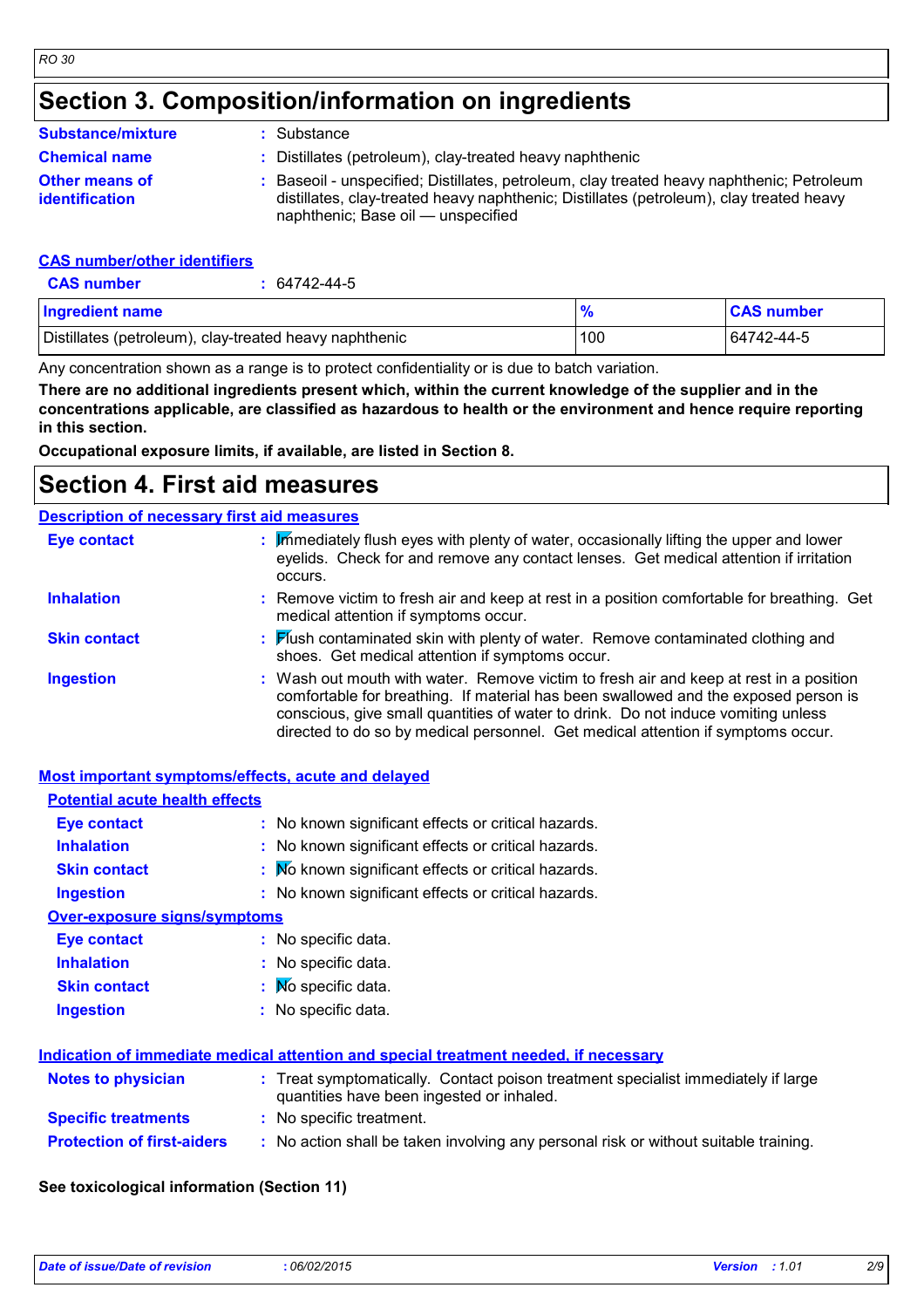### **Section 5. Fire-fighting measures**

| <b>Extinguishing media</b>                               |                                                                                                                                                                                                     |
|----------------------------------------------------------|-----------------------------------------------------------------------------------------------------------------------------------------------------------------------------------------------------|
| <b>Suitable extinguishing</b><br>media                   | $\mathbf{B}$ $\mathbf{B}$ Se an extinguishing agent suitable for the surrounding fire.                                                                                                              |
| <b>Unsuitable extinguishing</b><br>media                 | : Do not use water jet.                                                                                                                                                                             |
| <b>Specific hazards arising</b><br>from the chemical     | : In a fire or if heated, a pressure increase will occur and the container may burst.                                                                                                               |
| <b>Hazardous thermal</b><br>decomposition products       | Decomposition products may include the following materials:<br>carbon dioxide<br>carbon monoxide                                                                                                    |
| <b>Special protective actions</b><br>for fire-fighters   | : Promptly isolate the scene by removing all persons from the vicinity of the incident if<br>there is a fire. No action shall be taken involving any personal risk or without suitable<br>training. |
| <b>Special protective</b><br>equipment for fire-fighters | : Fire-fighters should wear appropriate protective equipment and self-contained breathing<br>apparatus (SCBA) with a full face-piece operated in positive pressure mode.                            |

### **Section 6. Accidental release measures**

|                                                       | <b>Personal precautions, protective equipment and emergency procedures</b>                                                                                                                                                                                                                                                                                                                                                                                                                                                                                                                 |
|-------------------------------------------------------|--------------------------------------------------------------------------------------------------------------------------------------------------------------------------------------------------------------------------------------------------------------------------------------------------------------------------------------------------------------------------------------------------------------------------------------------------------------------------------------------------------------------------------------------------------------------------------------------|
| For non-emergency<br>personnel                        | : No action shall be taken involving any personal risk or without suitable training.<br>Evacuate surrounding areas. Keep unnecessary and unprotected personnel from<br>entering. Do not touch or walk through spilled material. Put on appropriate personal<br>protective equipment.                                                                                                                                                                                                                                                                                                       |
| For emergency responders :                            | If specialised clothing is required to deal with the spillage, take note of any information<br>in Section 8 on suitable and unsuitable materials. See also the information in "For non-<br>emergency personnel".                                                                                                                                                                                                                                                                                                                                                                           |
| <b>Environmental precautions</b>                      | : Avoid dispersal of spilled material and runoff and contact with soil, waterways, drains<br>and sewers. Inform the relevant authorities if the product has caused environmental<br>pollution (sewers, waterways, soil or air).                                                                                                                                                                                                                                                                                                                                                            |
| Methods and materials for containment and cleaning up |                                                                                                                                                                                                                                                                                                                                                                                                                                                                                                                                                                                            |
| <b>Small spill</b>                                    | : Stop leak if without risk. Move containers from spill area. Dilute with water and mop up<br>if water-soluble. Alternatively, or if water-insoluble, absorb with an inert dry material and<br>place in an appropriate waste disposal container. Dispose of via a licensed waste<br>disposal contractor.                                                                                                                                                                                                                                                                                   |
| <b>Large spill</b>                                    | : Stop leak if without risk. Move containers from spill area. Prevent entry into sewers,<br>water courses, basements or confined areas. Wash spillages into an effluent treatment<br>plant or proceed as follows. Contain and collect spillage with non-combustible,<br>absorbent material e.g. sand, earth, vermiculite or diatomaceous earth and place in<br>container for disposal according to local regulations (see Section 13). Dispose of via a<br>licensed waste disposal contractor. Note: see Section 1 for emergency contact<br>information and Section 13 for waste disposal. |

### **Section 7. Handling and storage**

#### **Precautions for safe handling**

| <b>Protective measures</b><br><b>Advice on general</b><br>occupational hygiene | : Put on appropriate personal protective equipment (see Section 8).<br>: Eating, drinking and smoking should be prohibited in areas where this material is<br>handled, stored and processed. Workers should wash hands and face before eating,<br>drinking and smoking. Remove contaminated clothing and protective equipment before<br>entering eating areas. See also Section 8 for additional information on hygiene<br>measures. |
|--------------------------------------------------------------------------------|--------------------------------------------------------------------------------------------------------------------------------------------------------------------------------------------------------------------------------------------------------------------------------------------------------------------------------------------------------------------------------------------------------------------------------------|
|--------------------------------------------------------------------------------|--------------------------------------------------------------------------------------------------------------------------------------------------------------------------------------------------------------------------------------------------------------------------------------------------------------------------------------------------------------------------------------------------------------------------------------|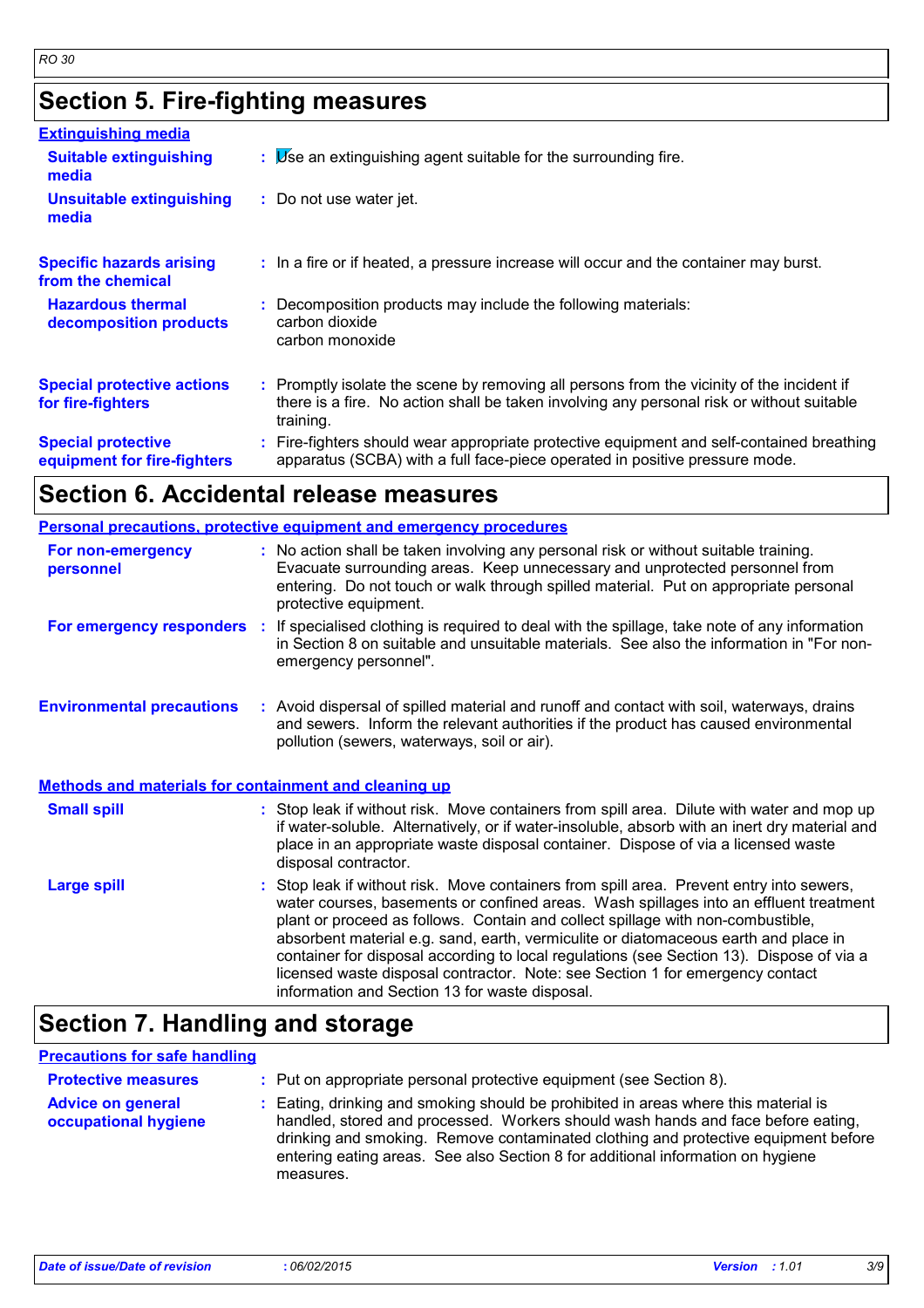## **Section 7. Handling and storage**

|                          | <b>Conditions for safe storage, :</b> Store in accordance with local regulations. Store in original container protected from |
|--------------------------|------------------------------------------------------------------------------------------------------------------------------|
| including any            | direct sunlight in a dry, cool and well-ventilated area, away from incompatible materials                                    |
| <b>incompatibilities</b> | (see Section 10) and food and drink. Keep container tightly closed and sealed until                                          |
|                          | ready for use. Containers that have been opened must be carefully resealed and kept                                          |
|                          | upright to prevent leakage. Do not store in unlabeled containers. Use appropriate                                            |
|                          | containment to avoid environmental contamination.                                                                            |

### **Section 8. Exposure controls/personal protection**

#### **Control parameters**

#### **Occupational exposure limits**

| <b>Ingredient name</b>                                 | <b>Exposure limits</b>                                                                                                                                                                                                                                                                                                         |
|--------------------------------------------------------|--------------------------------------------------------------------------------------------------------------------------------------------------------------------------------------------------------------------------------------------------------------------------------------------------------------------------------|
| Distillates (petroleum), clay-treated heavy naphthenic | <b>ACGIH TLV (United States, 4/2014).</b><br>TWA: 5 mg/m <sup>3</sup> 8 hours. Form: Inhalable<br>fraction<br>NIOSH REL (United States, 10/2013).<br>TWA: 5 mg/m <sup>3</sup> 10 hours. Form: Mist<br>STEL: 10 mg/m <sup>3</sup> 15 minutes. Form: Mist<br><b>OSHA PEL (United States, 2/2013).</b><br>TWA: 5 $mg/m3$ 8 hours. |

| <b>Appropriate engineering</b>                   | : Good general ventilation should be sufficient to control worker exposure to airborne                                                                                                                                                                                                                                          |
|--------------------------------------------------|---------------------------------------------------------------------------------------------------------------------------------------------------------------------------------------------------------------------------------------------------------------------------------------------------------------------------------|
| <b>controls</b>                                  | contaminants.                                                                                                                                                                                                                                                                                                                   |
| <b>Environmental exposure</b><br><b>controls</b> | : Emissions from ventilation or work process equipment should be checked to ensure<br>they comply with the requirements of environmental protection legislation. In some<br>cases, fume scrubbers, filters or engineering modifications to the process equipment<br>will be necessary to reduce emissions to acceptable levels. |

### **Individual protection measures**

| <b>Hygiene measures</b>       | : Wash hands, forearms and face thoroughly after handling chemical products, before<br>eating, smoking and using the lavatory and at the end of the working period.<br>Appropriate techniques should be used to remove potentially contaminated clothing.<br>Wash contaminated clothing before reusing. Ensure that eyewash stations and safety<br>showers are close to the workstation location. |
|-------------------------------|---------------------------------------------------------------------------------------------------------------------------------------------------------------------------------------------------------------------------------------------------------------------------------------------------------------------------------------------------------------------------------------------------|
| <b>Eye/face protection</b>    | : Safety eyewear complying with an approved standard should be used when a risk<br>assessment indicates this is necessary to avoid exposure to liquid splashes, mists,<br>gases or dusts. If contact is possible, the following protection should be worn, unless<br>the assessment indicates a higher degree of protection: safety glasses with side-<br>shields.                                |
| <b>Skin protection</b>        |                                                                                                                                                                                                                                                                                                                                                                                                   |
| <b>Hand protection</b>        | : Chemical-resistant, impervious gloves complying with an approved standard should be<br>worn at all times when handling chemical products if a risk assessment indicates this is<br>necessary.                                                                                                                                                                                                   |
| <b>Body protection</b>        | : Personal protective equipment for the body should be selected based on the task being<br>performed and the risks involved and should be approved by a specialist before<br>handling this product.                                                                                                                                                                                               |
| <b>Other skin protection</b>  | : Appropriate footwear and any additional skin protection measures should be selected<br>based on the task being performed and the risks involved and should be approved by a<br>specialist before handling this product.                                                                                                                                                                         |
| <b>Respiratory protection</b> | : Use a properly fitted, air-purifying or air-fed respirator complying with an approved<br>standard if a risk assessment indicates this is necessary. Respirator selection must be<br>based on known or anticipated exposure levels, the hazards of the product and the safe<br>working limits of the selected respirator.                                                                        |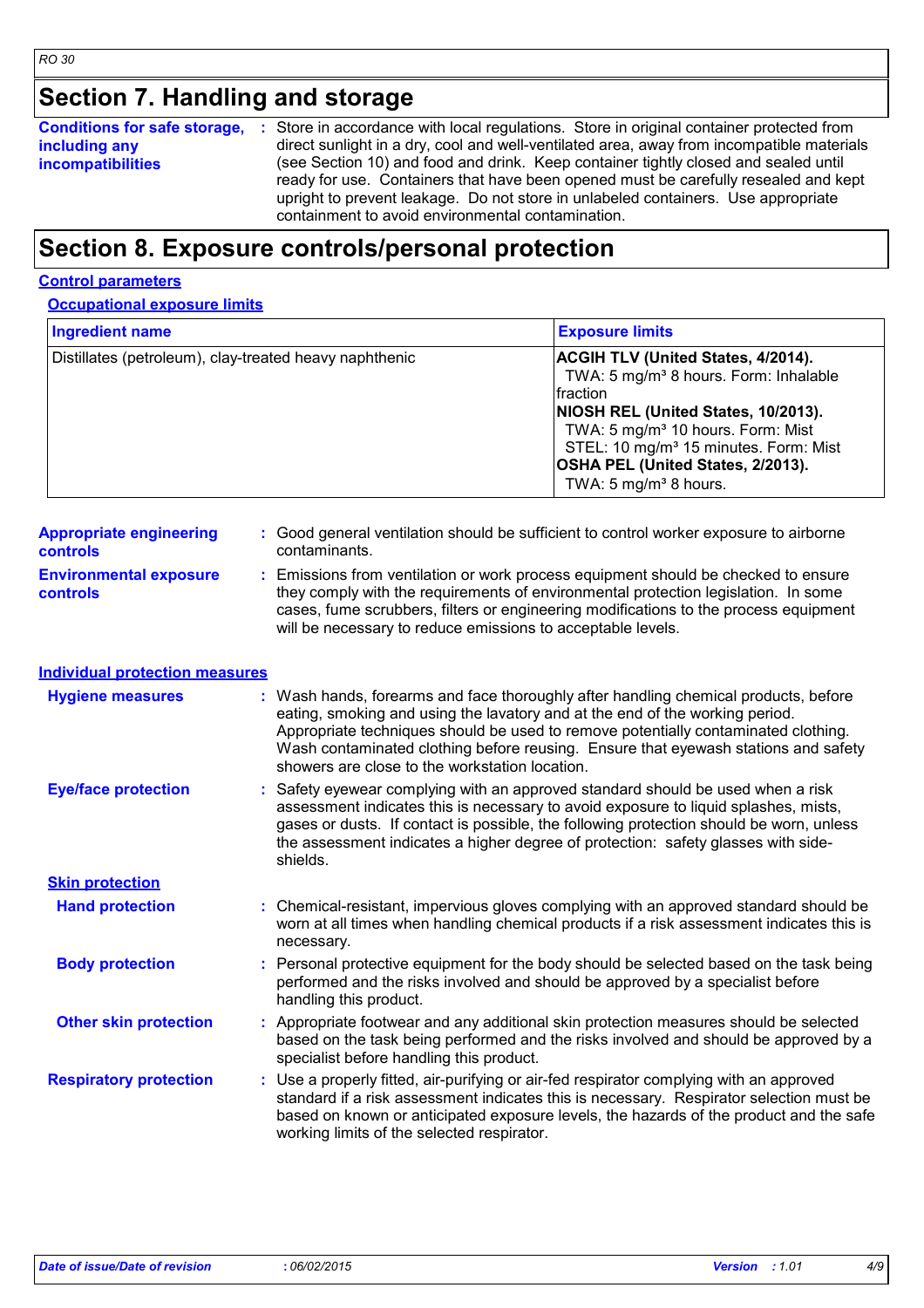## **Section 9. Physical and chemical properties**

| <b>Appearance</b>                                 |                                                                                                           |
|---------------------------------------------------|-----------------------------------------------------------------------------------------------------------|
| <b>Physical state</b>                             | : Liquid. [Viscous liquid.]                                                                               |
| <b>Color</b>                                      | : Clear. Colorless to light yellow.                                                                       |
| Odor                                              | : Hydrocarbon.                                                                                            |
| <b>Odor threshold</b>                             | : Not available.                                                                                          |
| pH                                                | : Not available.                                                                                          |
| <b>Melting point</b>                              | : $0^{\circ}$ C (32 $^{\circ}$ F)                                                                         |
| <b>Boiling point</b>                              | : 207 to 750°C (404.6 to 1382°F)                                                                          |
| <b>Flash point</b>                                | : Closed cup: 98 to $344^{\circ}$ C (208.4 to 651.2 $^{\circ}$ F)<br>Open cup: 185°C (365°F) [Cleveland.] |
| <b>Evaporation rate</b>                           | $:$ <0.04 (butyl acetate = 1)                                                                             |
| <b>Flammability (solid, gas)</b>                  | : Not available.                                                                                          |
| Lower and upper explosive<br>(flammable) limits   | : Not available.                                                                                          |
| <b>Vapor pressure</b>                             | $:$ <0.011 kPa (<0.08 mm Hg) [room temperature]                                                           |
| <b>Vapor density</b>                              | $:$ Not available.                                                                                        |
| <b>Relative density</b>                           | : 0.916                                                                                                   |
| <b>Solubility</b>                                 | : Insoluble in the following materials: cold water and hot water.                                         |
| <b>Partition coefficient: n-</b><br>octanol/water | : 2 to 6                                                                                                  |
| <b>Auto-ignition temperature</b>                  | : Not available.                                                                                          |
| <b>Decomposition temperature</b>                  | : Not available.                                                                                          |
| <b>Viscosity</b>                                  | : Kinematic (40°C (104°F)): 0.6143 cm <sup>2</sup> /s (61.43 cSt)                                         |
|                                                   |                                                                                                           |

### **Section 10. Stability and reactivity**

| <b>Reactivity</b>                                   | : No specific test data related to reactivity available for this product or its ingredients.              |
|-----------------------------------------------------|-----------------------------------------------------------------------------------------------------------|
| <b>Chemical stability</b>                           | : The product is stable.                                                                                  |
| <b>Possibility of hazardous</b><br><b>reactions</b> | : Under normal conditions of storage and use, hazardous reactions will not occur.                         |
| <b>Conditions to avoid</b>                          | : No specific data.                                                                                       |
| <b>Incompatible materials</b>                       | : No specific data.                                                                                       |
| <b>Hazardous decomposition</b><br>products          | : Under normal conditions of storage and use, hazardous decomposition products should<br>not be produced. |

### **Section 11. Toxicological information**

### **Information on toxicological effects**

#### **Acute toxicity**

| <b>Product/ingredient name</b>                             | <b>Result</b>                   | <b>Species</b> | <b>Dose</b>                | <b>Exposure</b> |
|------------------------------------------------------------|---------------------------------|----------------|----------------------------|-----------------|
| Distillates (petroleum), clay-<br>treated heavy naphthenic | LC50 Inhalation Dusts and mists | Rat            | $>5.53$ mg/l               | 14 hours        |
|                                                            | ILD50 Dermal<br>LD50 Oral       | Rabbit<br>Rat  | >2000 mg/kg<br>>5000 mg/kg |                 |

### **Irritation/Corrosion**

Not available.

#### **Sensitization**

*Date of issue/Date of revision* **:** *06/02/2015 Version : 1.01 5/9*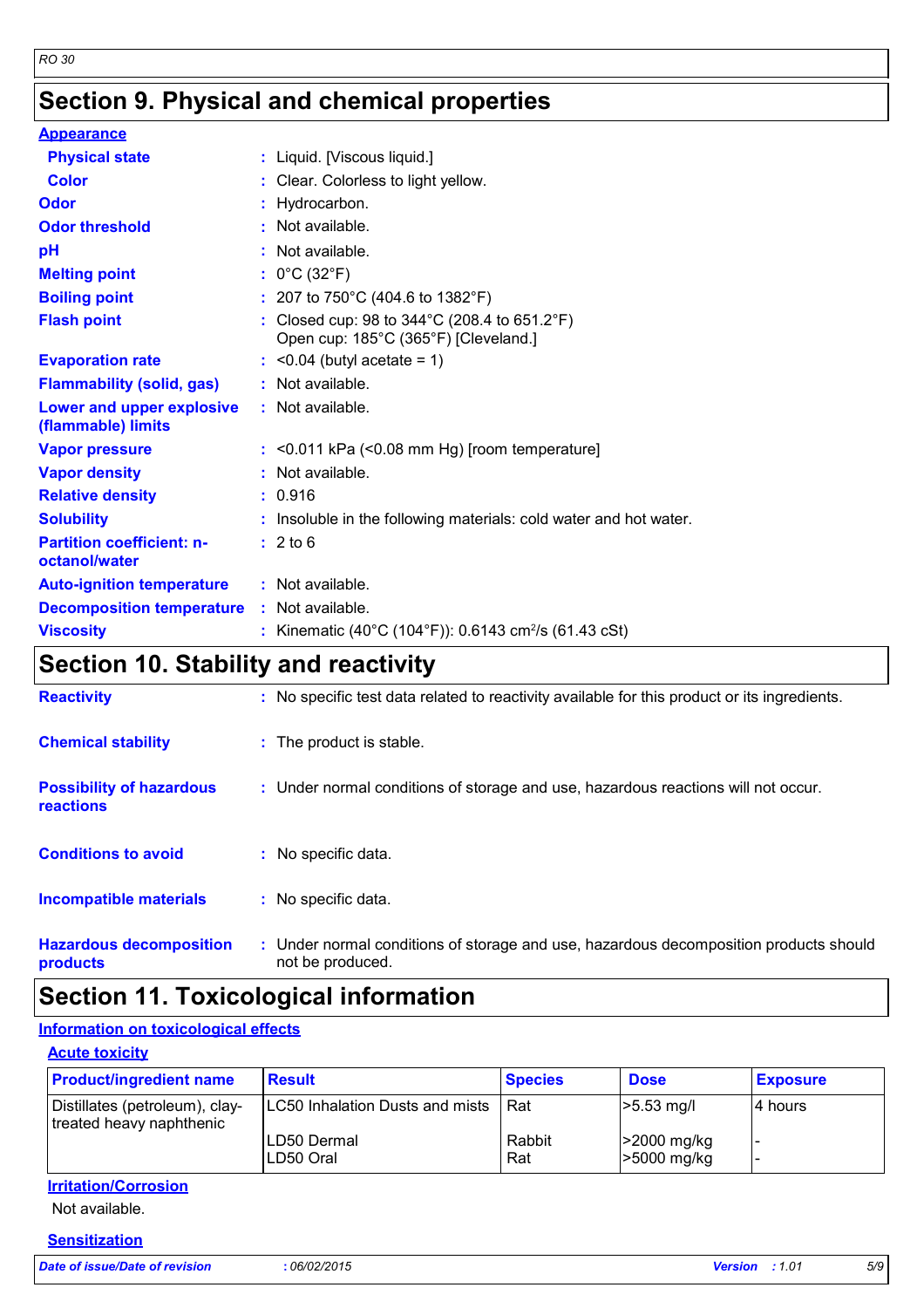### **Section 11. Toxicological information**

#### Not available.

**Mutagenicity**

Not available.

**Carcinogenicity**

Not available.

**Conclusion/Summary :** The classification as a carcinogen need not apply as it can be shown that the substance contains less than 3 % DMSO extract as measured by IP 346.

#### **Reproductive toxicity**

Not available.

**Teratogenicity**

Not available.

#### **Specific target organ toxicity (single exposure)**

Not available.

#### **Specific target organ toxicity (repeated exposure)**

Not available.

#### **Aspiration hazard**

Not available.

| <b>Information on the likely</b> | : Routes of entry anticipated: Oral, Dermal, Inhalation. |
|----------------------------------|----------------------------------------------------------|
| routes of exposure               |                                                          |

#### **Potential acute health effects**

**Short term exposure**

| Eye contact         | : No known significant effects or critical hazards. |
|---------------------|-----------------------------------------------------|
| <b>Inhalation</b>   | : No known significant effects or critical hazards. |
| <b>Skin contact</b> | : Mo known significant effects or critical hazards. |
| <b>Ingestion</b>    | : No known significant effects or critical hazards. |

#### **Symptoms related to the physical, chemical and toxicological characteristics**

| <b>Eye contact</b>  | : No specific data.            |
|---------------------|--------------------------------|
| <b>Inhalation</b>   | : No specific data.            |
| <b>Skin contact</b> | $\mathbf{N}$ Mo specific data. |
| <b>Ingestion</b>    | : No specific data.            |

#### **Delayed and immediate effects and also chronic effects from short and long term exposure**

| Date of issue/Date of revision          | :06/02/2015                                         | <b>Version</b><br>:1.01 | 6/9 |
|-----------------------------------------|-----------------------------------------------------|-------------------------|-----|
| <b>Teratogenicity</b>                   | : No known significant effects or critical hazards. |                         |     |
| <b>Mutagenicity</b>                     | : No known significant effects or critical hazards. |                         |     |
| <b>Carcinogenicity</b>                  | : No known significant effects or critical hazards. |                         |     |
| <b>General</b>                          | : Mo known significant effects or critical hazards. |                         |     |
| Not available.                          |                                                     |                         |     |
| <b>Potential chronic health effects</b> |                                                     |                         |     |
| <b>Potential delayed effects</b>        | : Not available.                                    |                         |     |
| <b>Potential immediate</b><br>effects   | $:$ Not available.                                  |                         |     |
| <b>Long term exposure</b>               |                                                     |                         |     |
| <b>Potential delayed effects</b>        | $:$ Not available.                                  |                         |     |
| <b>Potential immediate</b><br>effects   | $:$ Not available.                                  |                         |     |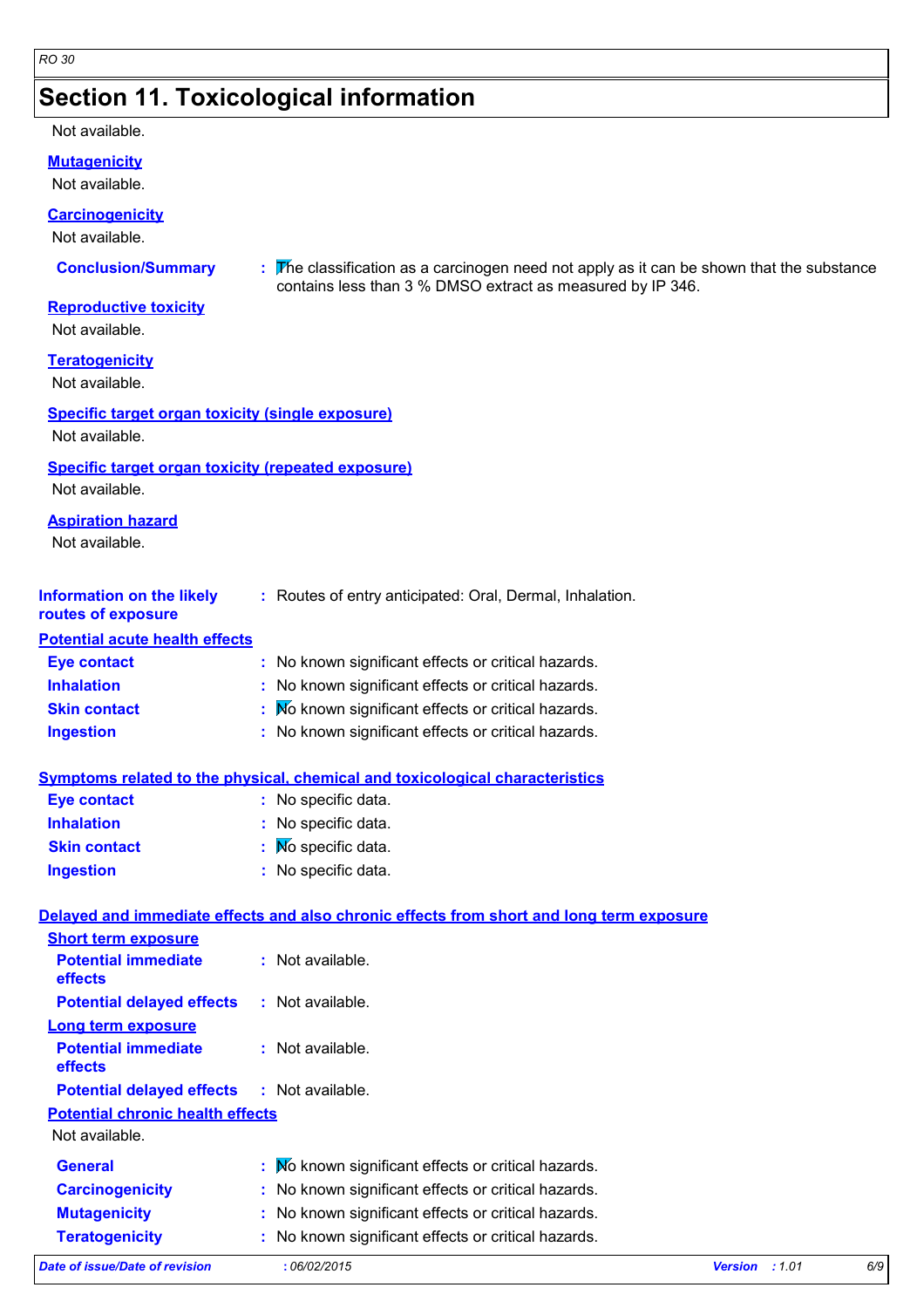### **Section 11. Toxicological information**

**Developmental effects** : No known significant effects or critical hazards.

**Fertility effects :** No known significant effects or critical hazards.

#### **Numerical measures of toxicity**

#### **Acute toxicity estimates**

Not available.

### **Section 12. Ecological information**

#### **Toxicity**

| <b>Product/ingredient name</b>                             | <b>Result</b>           | <b>Species</b> | <b>Exposure</b> |
|------------------------------------------------------------|-------------------------|----------------|-----------------|
| Distillates (petroleum), clay-<br>treated heavy naphthenic | Acute $EC50 > 100$ mg/l | Algae          | 72 hours        |
|                                                            | Acute EC50 >100 mg/l    | Daphnia        | 48 hours        |
|                                                            | Acute LC50 >100 mg/l    | Fish           | 96 hours        |
|                                                            | Chronic NOEL >1 mg/l    | Daphnia        | 21 days         |

#### **Persistence and degradability**

| <b>Product/ingredient name</b>                             | <b>Aquatic half-life</b> | <b>Photolysis</b> | Biodegradability |
|------------------------------------------------------------|--------------------------|-------------------|------------------|
| Distillates (petroleum), clay-<br>treated heavy naphthenic |                          |                   | <b>Inherent</b>  |

#### **Bioaccumulative potential**

| <b>Product/ingredient name</b>                             | LogP <sub>ow</sub> | <b>BCF</b> | <b>Potential</b> |
|------------------------------------------------------------|--------------------|------------|------------------|
| Distillates (petroleum), clay-<br>treated heavy naphthenic | $2$ to 6           |            | high             |

#### **Mobility in soil**

| <b>Soil/water partition</b> | $:$ Not available. |  |
|-----------------------------|--------------------|--|
| <b>coefficient (Koc)</b>    |                    |  |

#### **Other adverse effects** : No known significant effects or critical hazards.

### **Section 13. Disposal considerations**

| <b>Disposal methods</b>    | : The generation of waste should be avoided or minimized wherever possible. Disposal<br>of this product, solutions and any by-products should at all times comply with the<br>requirements of environmental protection and waste disposal legislation and any<br>regional local authority requirements. Dispose of surplus and non-recyclable products<br>via a licensed waste disposal contractor. Waste should not be disposed of untreated to<br>the sewer unless fully compliant with the requirements of all authorities with jurisdiction.<br>Waste packaging should be recycled. Incineration or landfill should only be considered<br>when recycling is not feasible. This material and its container must be disposed of in a<br>safe way. Empty containers or liners may retain some product residues. Avoid<br>dispersal of spilled material and runoff and contact with soil, waterways, drains and<br>sewers. |
|----------------------------|----------------------------------------------------------------------------------------------------------------------------------------------------------------------------------------------------------------------------------------------------------------------------------------------------------------------------------------------------------------------------------------------------------------------------------------------------------------------------------------------------------------------------------------------------------------------------------------------------------------------------------------------------------------------------------------------------------------------------------------------------------------------------------------------------------------------------------------------------------------------------------------------------------------------------|
| <b>RCRA classification</b> | Not regulated.                                                                                                                                                                                                                                                                                                                                                                                                                                                                                                                                                                                                                                                                                                                                                                                                                                                                                                             |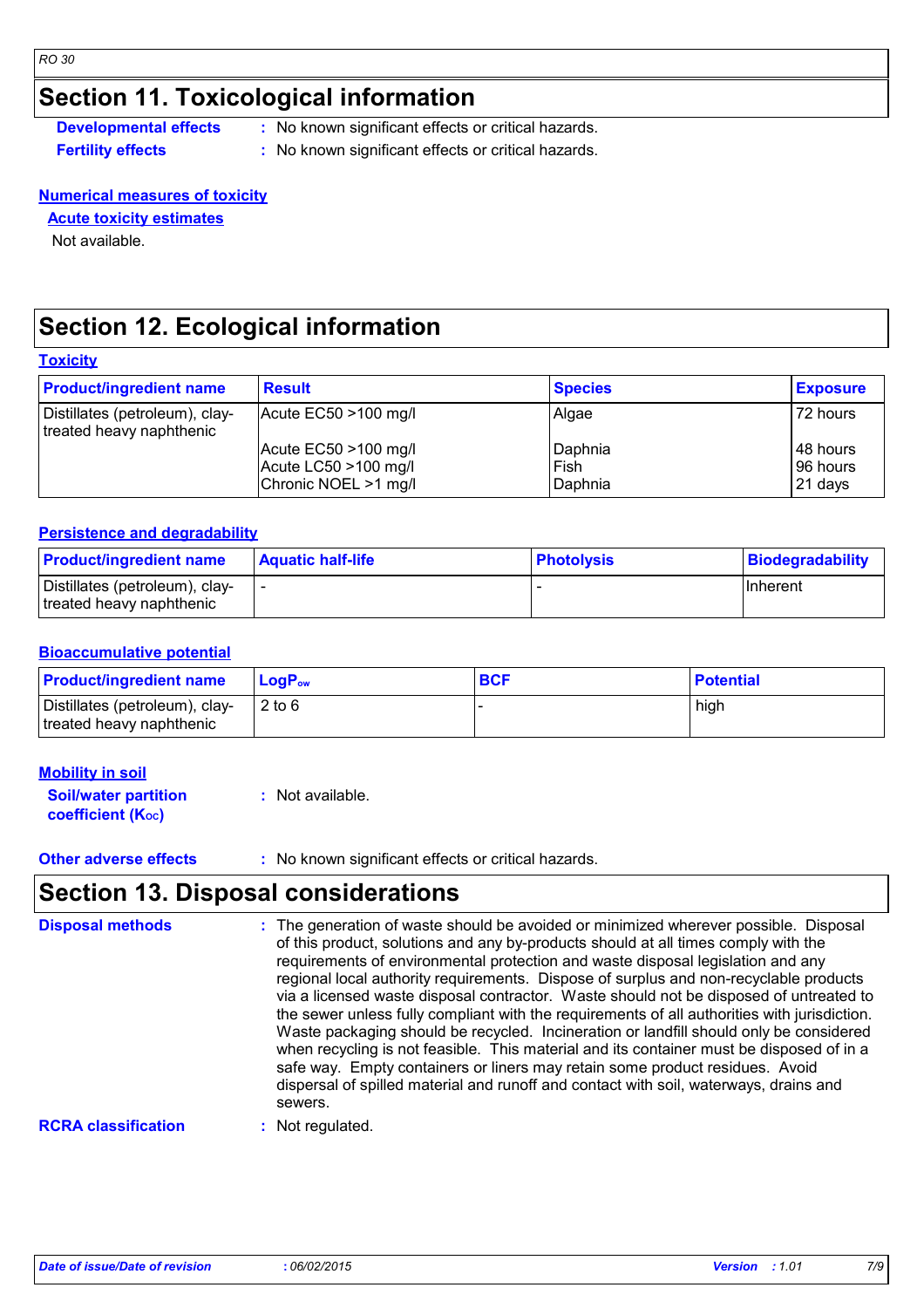### **Section 14. Transport information**

|           | <b>DOT Classification</b> | <b>TDG Classification</b> | <b>IMDG</b>    | IATA           |
|-----------|---------------------------|---------------------------|----------------|----------------|
| UN number | Not regulated.            | Not regulated.            | Not regulated. | Not regulated. |

**Special precautions for user** : Transport within user's premises: always transport in closed containers that are upright and secure. Ensure that persons transporting the product know what to do in the event of an accident or spillage.

**Transport in bulk according :** Not available. **to Annex II of MARPOL 73/78 and the IBC Code**

### **Section 15. Regulatory information**

| <b>U.S. Federal regulations</b>                                                   | : TSCA 8(a) CDR Exempt/Partial exemption: This material is listed or exempted.                             |
|-----------------------------------------------------------------------------------|------------------------------------------------------------------------------------------------------------|
|                                                                                   | This material is listed or exempted.                                                                       |
| <b>Clean Air Act Section 112</b><br>(b) Hazardous Air<br><b>Pollutants (HAPs)</b> | : Not listed                                                                                               |
| <b>Clean Air Act Section 602</b><br><b>Class I Substances</b>                     | : Not listed                                                                                               |
| <b>Clean Air Act Section 602</b><br><b>Class II Substances</b>                    | : Not listed                                                                                               |
| <b>DEA List I Chemicals</b><br>(Precursor Chemicals)                              | : Not listed                                                                                               |
| <b>DEA List II Chemicals</b><br><b>(Essential Chemicals)</b>                      | : Not listed                                                                                               |
| <b>SARA 302/304</b>                                                               |                                                                                                            |
| <b>Composition/information on ingredients</b>                                     |                                                                                                            |
| No products were found.                                                           |                                                                                                            |
| <b>SARA 304 RQ</b>                                                                | : Not applicable.                                                                                          |
| <b>SARA 311/312</b>                                                               |                                                                                                            |
| <b>Classification</b>                                                             | : Mot applicable.                                                                                          |
| <b>Composition/information on ingredients</b>                                     |                                                                                                            |
| No products were found.                                                           |                                                                                                            |
| <b>State regulations</b>                                                          |                                                                                                            |
| <b>Massachusetts</b>                                                              | : This material is not listed.                                                                             |
| <b>New York</b>                                                                   | : This material is not listed.                                                                             |
| <b>New Jersey</b>                                                                 | : This material is listed.                                                                                 |
| <b>Pennsylvania</b>                                                               | : This material is not listed.                                                                             |
| <b>California Prop. 65</b>                                                        |                                                                                                            |
|                                                                                   | This product is not known to contain any chemicals currently listed as carcinogens or reproductive toxins. |
| <b>International lists</b>                                                        |                                                                                                            |
| <b>National inventory</b>                                                         |                                                                                                            |
| <b>Australia</b>                                                                  | This material is listed or exempted.                                                                       |
| <b>Canada</b>                                                                     | This material is listed or exempted.                                                                       |
| <b>China</b>                                                                      | This material is listed or exempted.                                                                       |
| <b>Europe</b>                                                                     | : This material is listed or exempted.                                                                     |